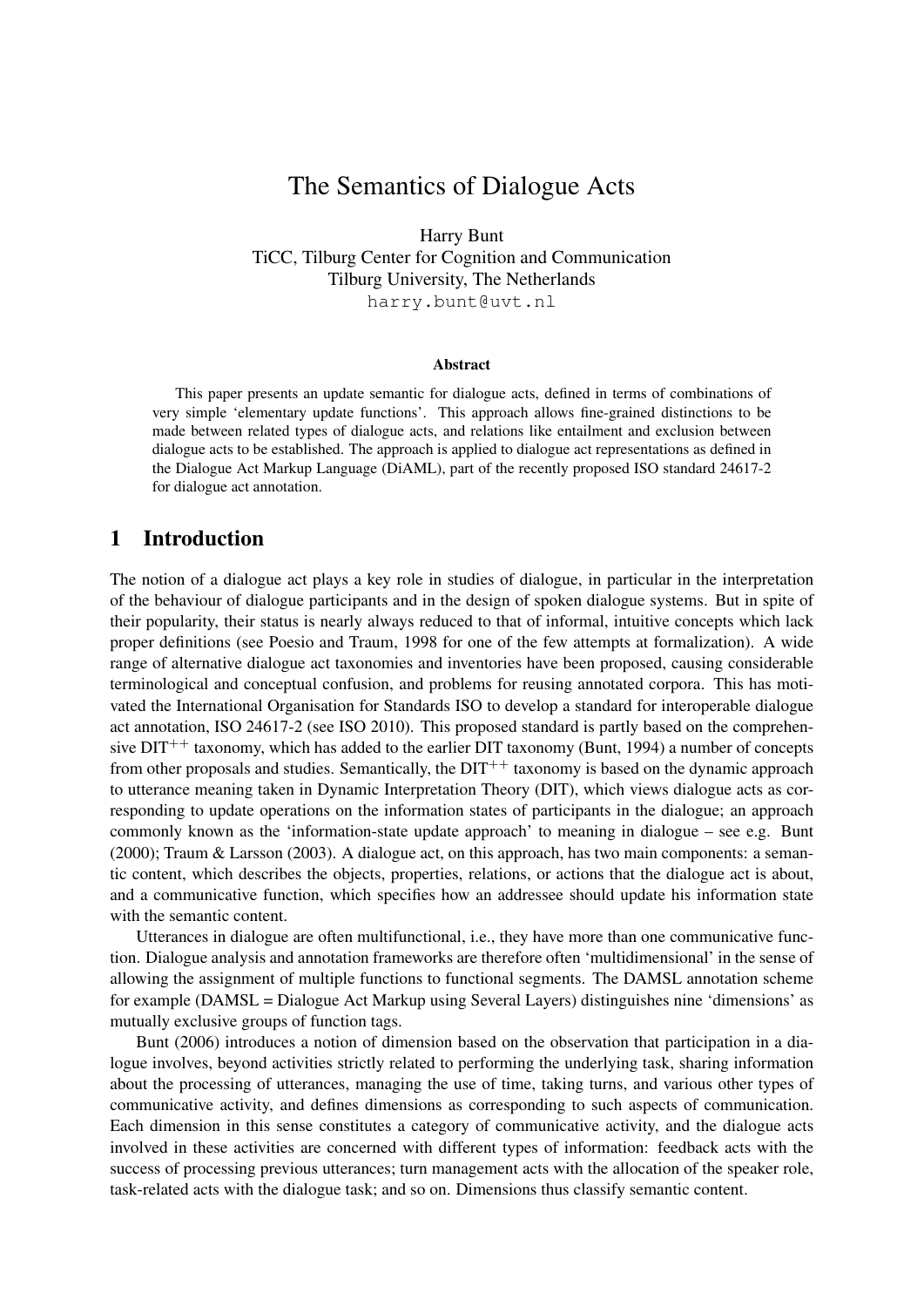Petukhova & Bunt (2009a; 2009b) formulate criteria for distinguishing dimensions, and apply these in the analysis of the dimensions that occur in 18 existing annotation schemes, showing that the 10 dimensions of  $DT^{++}$  form a well-founded set of dimensions. These are the following:

- $(1)$  1. Task/Activity: dialogue acts for performing the task or activity underlying the dialogue
	- 2. Auto-Feedback: providing information about the speaker's processing of previous utterances.
	- 3. Allo-Feedback: the speaker expresses opinions or elicits information about the addressee's processing of previous utterances;
	- 4. Contact Management: dialogue acts for establishing and maintaining contact;
	- 5. Turn Management: concerned with grabbing, keeping, giving, or accepting the speaker role;
	- 6. Time Management: the speaker indicates to need some extra time to formulate his contribution;
	- 7. Discourse Structuring: dialogue acts for explicitly structuring the conversation;
	- 8. Own Communication Management: dialogue acts for editing the speaker's current utterance;
	- 9. Partner Communication Management: dialogue acts to assists or correct the current speaker;
	- 10. Social Obligations Management: dialogue acts that take care of social conventions such as greetings, apologies, and expressions of gratitude.

Some communicative functions are specific for a particular dimension; for instance *Turn Accept* and *Turn Release* are specific for turn management; *Stalling* and *Pausing* for time management. Other functions can be applied in any dimension; for instance a *Check Question* can be used with task-related semantic content, but also for checking correct understanding (feedback). Similarly for commissive and directive functions. These functions are therefore called *general-purpose* functions, as opposed to *dimension-specific* functions. The  $DIT^{++}$  taxonomy therefore consists of two parts: a taxonomy of *general-purpose functions* and one of *dimension-specific functions* - see Appendix A and http: //dit.uvt.nl.

## 2 DiAML: Dialogue Act Markup Language

The Dialogue Act Markup Language (DiAML) which is part of the ISO standard under development for dialogue act annotation (see Bunt et al., 2010, and http://semantic-annotation.uvt.nl) has been designed in accordance with the ISO Linguistic Annotation Framework (Ide & Romary, 2004), which makes a distinction between *annotation* and *representation*; 'annotation' refers to the linguistic information that is added to segments of language data, independent of format; 'representation' refers to the format in which an annotation is rendered, independent of content. This distinction is implemented in the DiAML definition by a syntax that specifies, besides a class of XML-based *representation structures*, also a class of more abstract *annotation structures*. These two components are called the *concrete* and *abstract syntax*, respectively.

The abstract syntax defines a class of set-theoretical structures, called 'annotation structures'. It consists of: (a) a specification of the elements from which annotation structures are built up, called a 'conceptual inventory', and (b) a specification of the possible ways of combining these elements. The conceptual inventory consists of finite sets of elements called 'functional segments', 'dimensions', 'communicative functions', 'qualifiers', and 'rhetorical relations'.

An annotation structure consists of a set of *entity structures* and a set of *link structures*. Entity structures contain semantic information about a functional segment; link structures describe semantic relations between segments. The most important kind of entity structure is a so-called *'dialogue act structure'*, which is a quadruple  $\langle S, A, d, f \rangle$  where S and A are the sender and addressee of a dialogue act; d is a dimension; and f is a communicative function or a pair  $\langle f, q \rangle$ , where q is a list of qualifiers.

The concrete syntax defines a rendering of annotation structures in XML. It is defined in accordance with the methodology for defining semantic annotation languages described in Bunt (2010), which introduces the notion of an *ideal representation format*, defined as one where every representation represents a uniquely determined annotation structureThe semantics of the language is then defined for the structures defined by the *abstract* syntax. This has the effect that any two 'ideal' representation formats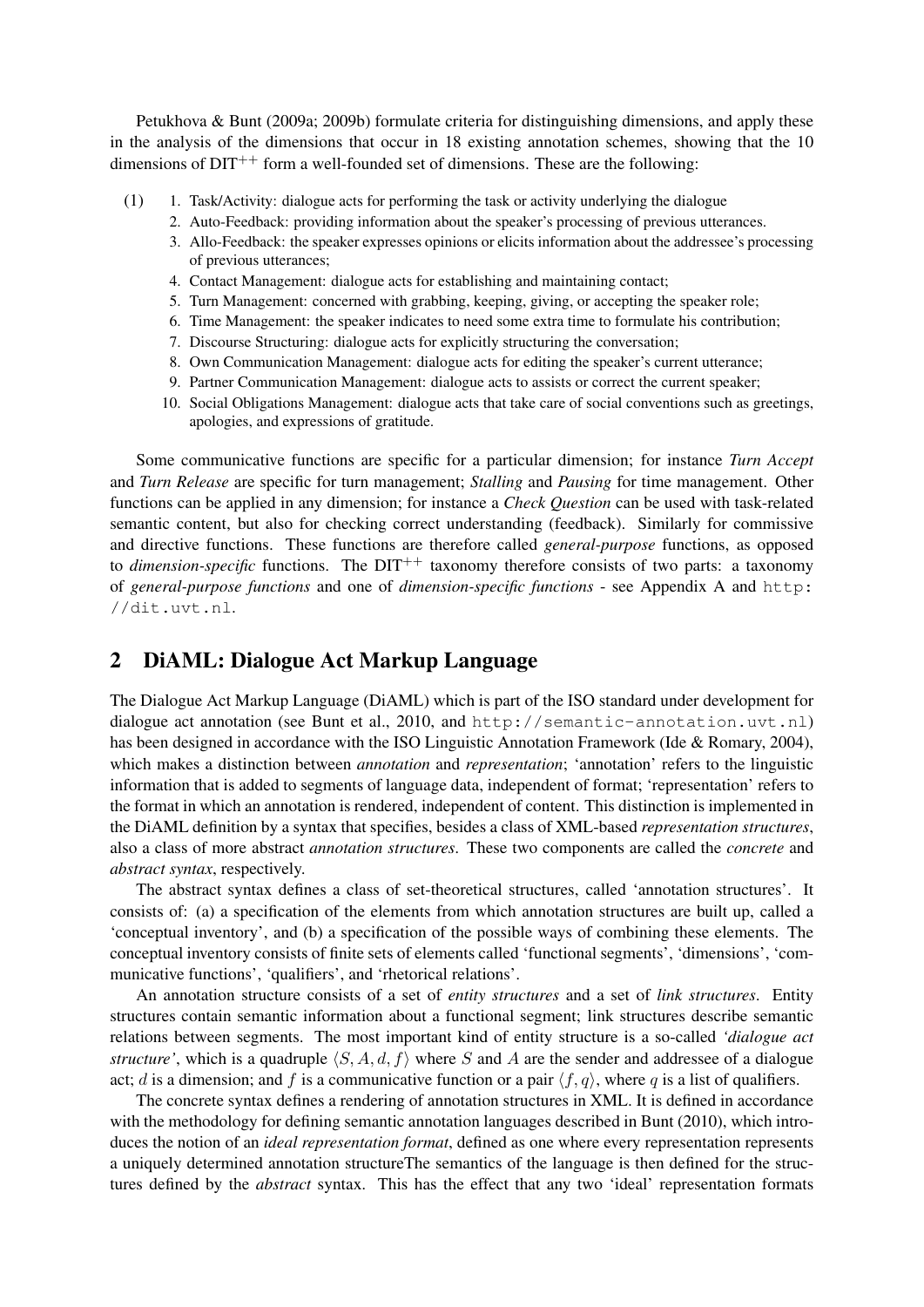are semantically equivalent; every representation in one such format can be converted by a meaningpreserving mapping into any other such format.<sup>1</sup> The concrete syntax of DiAML is illustrated in  $(3)$ and (2). P2's utterance is segmented into two overlapping functional segments: one (fs2.1) in the Auto-Feedback dimension and one (fs2.2) in the Task dimension, with value 'answer' qualified as 'uncertain'. (#-prefixed elements are assumed to be identified in the metadata of the source material or in another layer of annotation.)

|     |             | P1   | What time does the next train to Utrecht leave?                 |
|-----|-------------|------|-----------------------------------------------------------------|
|     | $TA^+$      | fs1: | What time does the next train to Utrecht leave?                 |
| (2) | 2.          | P2:  | The next train to Utrecht leaves I think at $8:32$ .            |
|     | $\rm{AuFR}$ |      | $fs2.1:$ The next train to Utrecht                              |
|     | TA.         |      | <b>fs2.2:</b> The next train to Utrecht leaves I think at 8:32. |

```
(3)
 <diaml xmlns:"http://www.iso.org/diaml/">
 <dialogueAct xml:id="da1" target="#fs1"
  sender="#p1" addressee="#p2"
 communicativeFunction="setQuestion" dimension="task"
   conditionality="conditional"/>
<dialogueAct xml:id="da2" target="#fs2"
  sender="#p2" addressee="#p1"
   communicativeFunction="autoPositive" dimension="autoFeedback"/>
 <feedbackDependence dact="#da2.1" fbSegment="#fs1"/>
 <dialogueAct xml:id="da3" target="#fs2.2"
   sender="#p2" addressee="#p1"
   communicativeFunction="answer" certainty="uncertain"
   dimension="task" />
 <functionalDependence dact="#da3" functAntecedent="#da1"/>
 </diaml>
```
## 3 Context Model Structure and Content

As the proposed semantics of dialogue acts is in terms of information-state updates, the question arises as to what exactly is an information state in this context; what information does it contain, and how is it structured. An information state will be assumed to have a number of components, an assumption which is shared between all proposals for information states (e.g. Poesio & Traum, 1998; Bunt, 2000; Ahn, 2001; Cooper, 2004); moreover, certain types of information can be argued to be required in information states. The details of an information-state update semantics also depend on whether only the information state of an *addressee* is considered to be updated by dialogue acts, or also that of the sender, and on whether these updates involve *mutual* beliefs, as e.g. argued in Bunt (2000). We consider here only the updates of a single addressee's information state, disregarding mutual beliefs; this is anyway the basis for more complex approaches involving multiple information states and mutual beliefs. In DIT, it is customary to speak of 'contexts' or context models', rather than 'information states', and we will use this terminology in the rest of this paper.

A fundamental requirement for an adequate context model is that, for a given range of dialogue act types, the model contains the kinds of information that are updated by a dialogue act. Bunt (forthc.) argues that an agent's context model does not necessarily have a separate component for each DIT dimension, but that it is convenient to distinguish the following five components:

- (4) 1. Linguistic Context, which contains a record of the dialogue history, information about discourse plans (if any), and wishes concerning the occupation of the speaker role;
	- 2. Semantic Context, which contains the agent's information and goals relating to the dialogue task, as well as his assumptions about the dialogue partner's task-related goals and beliefs;
	- 3. Cognitive Context, which contains information about the agent's cognitive processes concerned with the processing and production of dialogue utterances, including time estimates for these processes;

<sup>&</sup>lt;sup>1</sup>See Bunt (2010) for formal definitions and proofs relating to alternative representation formats sharing the same abstract syntax, and Ide & Bunt (2010) for applying this to the GrAF framework for linguistic annotation.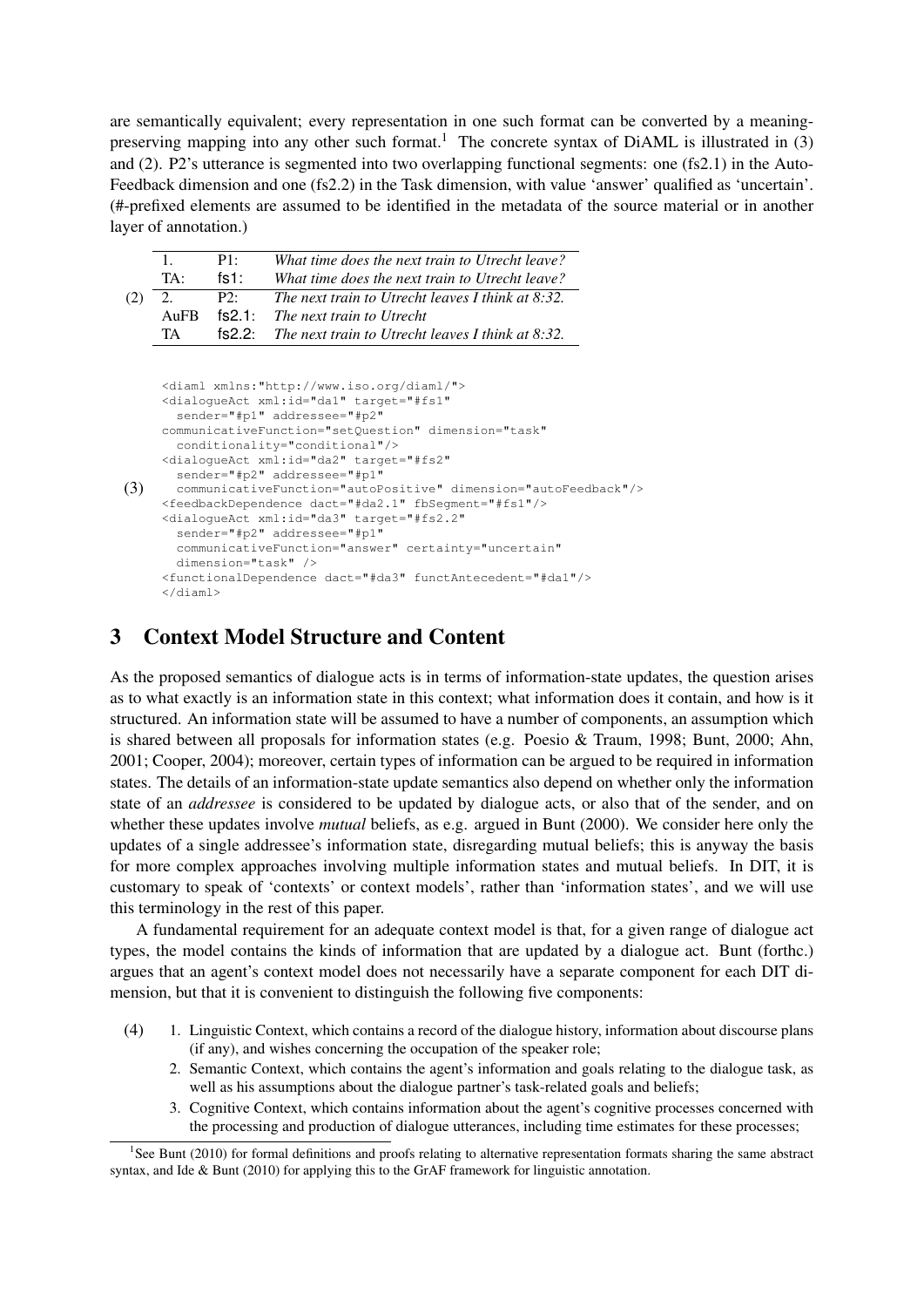- 4. Physical/Perceptual Context, which contains information about physical and perceptual properties of the interactive situation;
- 5. Social Context, which contains information relevant for interpreting and generating 'social' acts like greetings, apologies, expressions of gratitude.

Versions of such a 5-component context model have been implemented in the PARADIME dialogue manager (Keizer and Bunt, 2006; 2007) and for experimentation by Petukhova et al. (2010).

An update semantics has to take into account that update operations should not undermine the consistency of the context model. A dialogue participant may change his mind during the dialogue, as an effect of receiving some unexpected information, which can have the effect that the participant brings in new information which contradicts something that was already grounded, and hence cannot simply be added without making the context model inconsistent. Rather then building consistency checks into the semantics of each dialogue act, we exploit the DIT distinction of five levels of utterance processing: (1) attention, (2) perception, (3) understanding, (4) evaluation, and (5) execution. The level of *understanding* determines the meaning of a dialogue segment in terms of dialogue acts. The *evaluation* level checks whether the corresponding updates would keep the current context model consistent. If so, it performs the updates. One way to implement this approach is to add to a context model a part called the *pending context*, which serves as a buffer for items to be inserted in the main context once their consistency with the current content of the main context has been established.<sup>2</sup> Updating the pending context is a matter of simply *adding* items to it. For convenience we will assume the pending context  $A'$  of an agent  $A'$ s context model to be structured in the same way as the main context. We will use the notation (5a) to specify the update consisting of adding the information z to component  $A_i'$  i of A's pending context. If f is the update (5a) and g the update  $A'_j =+u$ , then (5b) designates the combination of the two updates.<sup>3</sup>

(5) a.  $A'_i = +z$ b.  $f \sqcup g$ 

An analysis of the definitions of the  $DT^{++}$  communicative functions shows that a formal description of the update effects of dialogue acts with a general-purpose function requires the basic concepts listed in Table 1. For convenience, we also introduce the following abbreviations:  $\text{Bel}(S, p)$  abbreviates  $\text{Bel}(S, p)$ , firm); Wk-Bel(S, p) abbreviates BelS, p, weak); Assumes(S,p) abbreviates Bel(S,p)  $\vee$  Wk-Bel(S,p). In all action-related attitude operators we suppress the argument  $\top$  representing the 'empty' condition, hence WilDo( $S, \alpha$ ) abbreviates WilDo( $S, \alpha$ ,  $\top$ ), and so on.

| description                  | notation                                     | meaning                                                                                  |  |
|------------------------------|----------------------------------------------|------------------------------------------------------------------------------------------|--|
| believes that                | $Bel(S, p, \sigma)$                          | S believes that p; $\sigma$ indicates whether this is a firm belief                      |  |
|                              |                                              | or an uncertain belief ( $\sigma$ can have the values 'firm' and 'weak')                 |  |
| knows value of               | <b>Know-val</b> $(S, z)$                     | S possesses the information $z$                                                          |  |
| has goal                     | <b>Wantl</b> $(S, p)$                        | S has the goal that p                                                                    |  |
| is able to do                | <b>CanDo</b> $(S, \alpha)$                   | S is able to perform the action $\alpha$                                                 |  |
| is willing to do             | WilDo $(S, \alpha, C_{\alpha})$              | S is willing to perform the action $\alpha$ if the condition $C_{\alpha}$ is             |  |
|                              |                                              | fulfilled; $C_{\alpha}$ may be the universally true statement $\top$                     |  |
| <i>is committed to do</i>    | <b>CommitDo</b> $(S, \alpha, C_{\alpha})$    | S is committed to perform the action $\alpha$ if the condition $C_{\alpha}$ is           |  |
|                              |                                              | fulfilled; the condition $C_{\alpha}$ may be 'empty' (T)                                 |  |
| <i>is committed to</i>       | <b>RefrainDo</b> $(S, \alpha, C_{\alpha})$   | S is committed to refrain from performing the action $\alpha$                            |  |
| refrain from doing           |                                              | <i>if the condition</i> $C_{\alpha}$ <i>is fulfilled</i> $C_{\alpha}$ may be 'empty' (T) |  |
| <i>is considering</i>        | <b>ConsidDo</b> $(X, \alpha, Y, C_{\alpha})$ | X is considering the action $\alpha$ , to be performed by Y,                             |  |
| to be done                   |                                              | <i>if the condition</i> $C_{\alpha}$ <i>is fulfilled</i> $C_{\alpha}$ may be 'empty' (T) |  |
| <i>is in the interest of</i> | Interest(Y, $\alpha$ )                       | action $\alpha$ is of interest to agent Y.                                               |  |

Table 1: Basic semantic concepts for general-purpose communicative function interpretation

<sup>&</sup>lt;sup>2</sup>This approach has been implemented in the multimodal DenK dialogue system; see Kievit et al. (2001).

<sup>&</sup>lt;sup>3</sup>The combined update  $(f \sqcup g)$  is undefined if the order of performing the two updates would make a difference.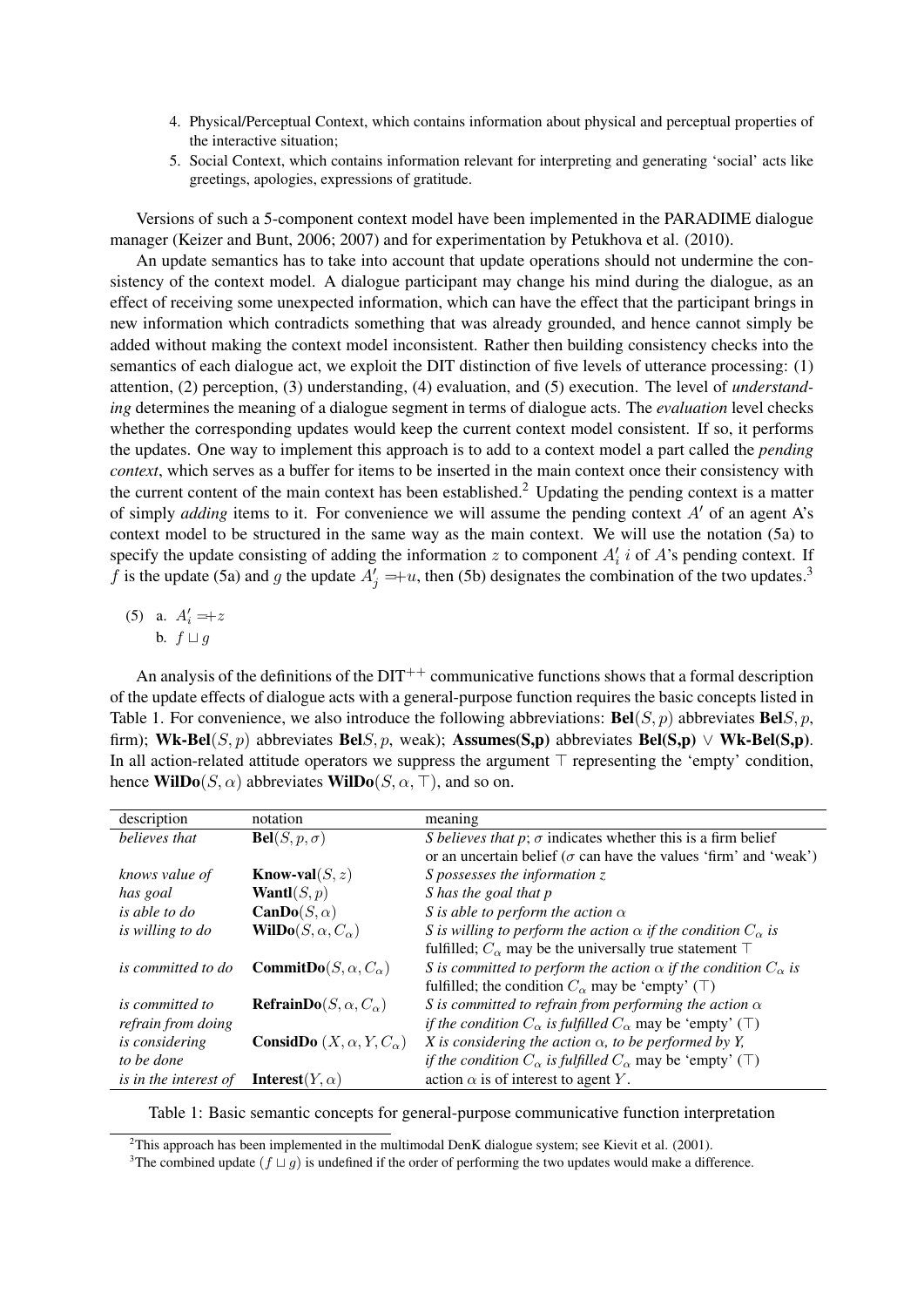| Dimension                          | <i>Primitives</i>                                                |
|------------------------------------|------------------------------------------------------------------|
| Auto- and Allo-feedback            | Attended, Perceived, Understood, Accepted, Executed, Attention-  |
|                                    | Problem, Perception-Problem, Interpretation-Problem, Evaluation- |
|                                    | <b>Problem, Execution-Problem</b>                                |
| Turn Management                    | <b>Current-Speaker, Next-Speaker</b>                             |
| Time Mangement                     | Time-Need, small, substantial                                    |
| <b>Contact Management</b>          | <b>Present</b>                                                   |
| Discourse Structuring              | Ready, Available, Start-Dialogue, Close-Dialogue                 |
| Own and Partner Communication Man. | Delete, Replace, Append                                          |
| Social Obligations Man.            | Available, Thankful, Regretful, Knows-id, Final                  |

Table 2: Dimension-specific semantic primitives

Dimension-specific communicative functions are always concerned with a specific category of semantic content, which requires certain specific semantic primitives for its representation. Table 2 lists the basic concepts for describing their update semantics.

For expressing the semantics of a feedback act which is underspecified for the level of processing, we introduce in (6) the predicates **Succes-Processing**, defined as successful at least at the level of understanding, and Unsuccessful-Processing, defined as unsuccessful at the level of understanding or lower.

- (6) a. Succes-Processing = Understood ∨ Accepted ∨ Executed
	- b. Unsuccessful-Processing = Interpretation-Problem ∨ Perception-Problem ∨ Attention-Problem

## 4 Dialogue Act Semantics

In this section we outline a semantics of dialogue acts in the form of an update semantics for the 'dialogue act structures' defined by the DiAML abstract syntax. A dialogue act structure does not correspond to a full-blown dialogue act representation, since it does not include the full semantic content, but only the dimension which classifies the semantic content. The semantics of a dialogue act structure should therefore be something which can be combined with a semantic content in order to form the interpretation of a full-blown dialogue act. This is precisely the case, for the recursive interpretation of a dialogue act structure  $\langle S, A, d, f \rangle$  is defined through the recursive valuation function V as specified in (7). Of the four arguments of V in the left-hand side of (7), *S, A,* and d are elements of the categories of the DiAML conceptual inventory, so there is no recursion in their interpretation; for such elements, the valuation function is defined by a value assignment function  $F$ , playing the same role as that of a 'model assignment' function in model-theoretic semantics; F for example assigns to a sender and an addressee certain individuals, identified in the metadata of an annotated dialogue (cf.  $\#p1$  and  $\#p2$  in (3)). To the dimension argument d, F assigns that component of an information state that should be updated.

(7)  $V(**S**, **A**, **d**, **f**) = (V(**f**))(F(**S**), F(**A**), F(**d**)))$ 

### 4.1 The Update Semantics of Communicative Functions

A communicative function will be interpreted as a function which, applied to a given speaker, addressee, and dimension, results in a function which can be applied to a semantic content in order to obtain a context-update specification. Since related communicative functions often share parts of their defining preconditions, we will construct such interpretations as *combinations of elementary update functions*, each of which takes care of the update corresponding to a single dialogue act precondition; see Table 3 and Table 4 for illustration: Table 3 lists the definitions of the update semantics of the communicative functions of the information-providing class, while Table 4 lists the elementary elementary update functions used in these definitions.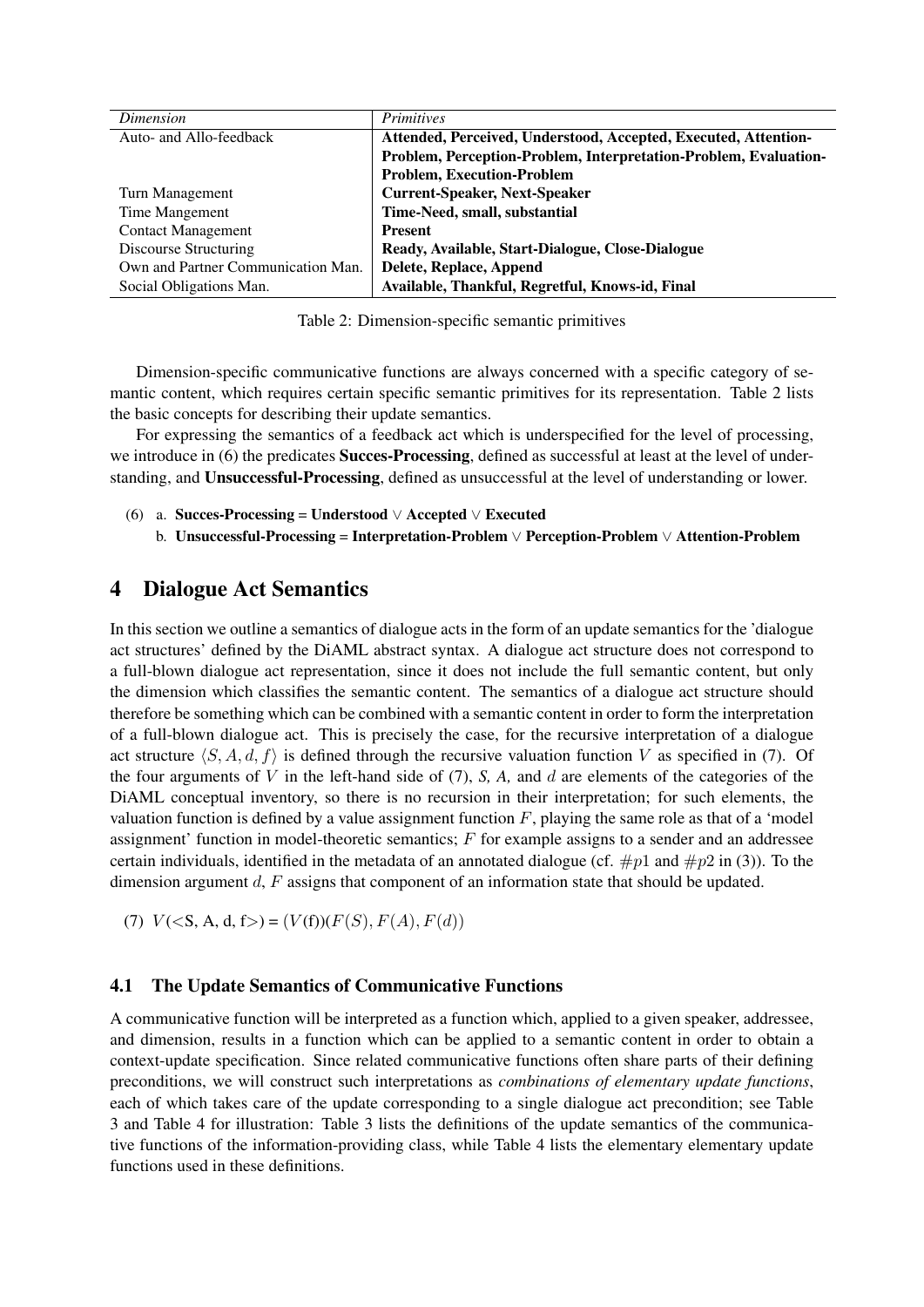#### 4.1.1 General-Purpose Communicative Functions

The class of general-purpose communicative functions in the  $DIT^{++}$  taxonomy falls apart into the *information-transfer functions* and *action-discussion functions*, further subdivided into information-providing and information-seeking functions, and commissives and directives, respectively.

a. Information-Providing and Information-Seeking Functions The class of information-providing functions has a hierarchical structure, with the communicative function Inform as the mother of all information-providing functions; all other functions are specializations of this function. These functions all have in common that (1) the speaker wants the addressee to possess certain information which (2) the speaker assumes to be correct.

Using the epistemic operators introduced in Section 5, these preconditions are formalized as follows:

(8) 1. Want $(S, U, Bel(A, p, \sigma))$ 2. **Bel** $(A, p, \sigma)$ 

The semantics of the Inform function, specified in Table 3, binds the variable  $\sigma$ , representing the belief strength for both the elementary update functions involved. (See further below, section 4.2.)

The update semantics in terms of combinations of elementary update functions often brings out immediately that some communicative functions are specializations of others (as visualized in Appendix A), for instance, the update semantics of the Answer function shares with the Inform function the updates defined by the elementary update functions  $U_1$  and  $U_2$ , and adds to that the effects of  $U_7$  and  $U_9$ ; the semantic of the Confirm function adds to that the update defined by  $U_8$ . Hence Confirm is a specialization of Answer, which is a specialization of Inform, or in other words Confirm entails Answer entails Inform.

| $F($ Inform $)$      | $=$ | $\lambda s.\lambda X.\lambda Y.\lambda D_i.\lambda p.U_1(X,Y,D_i,p,s)\sqcup U_2(X,\overline{Y,D_i,p,s})$                            |
|----------------------|-----|-------------------------------------------------------------------------------------------------------------------------------------|
| $F(A$ greement)      | $=$ | $\lambda s.\lambda X.\lambda Y.\lambda D_i.\lambda p.U_1(X,Y,D_i,p,s)\sqcup U_2(X,Y,D_i,p,s)\sqcup U_5(X,Y,D_i,p)$                  |
| F(Disagreement)      | $=$ | $\lambda s.\lambda X.\lambda Y.\lambda D_i.\lambda p.U_1(X,Y,D_i,\neg p,s)\sqcup U_2(X,Y,D_i,\neg p,s)\sqcup U_5(X,Y,D_i,p)$        |
| F(Correction)        | $=$ | $\lambda s.\lambda X.\lambda Y.\lambda D_i.\lambda p.U_1(X,Y,D_i,p_1,s)\sqcup U_2(X,Y,D_i,\neg p_1,s)\sqcup U_6(X,Y,D_i,p_2)$       |
| $F($ Answer $)$      | $=$ | $\lambda s.\lambda X.\lambda Y.\lambda D_i.\lambda p.U_1(X,Y,D_i,p,s)\sqcup U_2(X,Y,D_i,p,s)\sqcup U_9(X,Y,D_i,p)$                  |
|                      |     | $\sqcup U_7(X,Y,D_i,p)$                                                                                                             |
| F(Confirm)           | $=$ | $\lambda s.\lambda X.\lambda Y.\lambda D_i.\lambda p.U_1(X,Y,D_i,p,s)\sqcup U_2(X,Y,D_i,p,s)\sqcup U_8(X,Y,D_i,p)$                  |
|                      |     | $\sqcup U_9(X, Y, D_i, p, s) \sqcup U_7(X, Y, D_i, p)$                                                                              |
| F(Disconfirm)        | $=$ | $\lambda s.\lambda X.\lambda Y.\lambda D_i.\lambda p.U_1(X,Y,D_i,\neg p,s)\sqcup U_2(X,Y,D_i,\neg p,s)\sqcup U_8(X,Y,D_i,\neg p,s)$ |
|                      |     | $\sqcup U_9(X, Y, D_i, p) \sqcup U_7(X, Y, D_i, p)$                                                                                 |
| $F$ (Question)       | $=$ | $\lambda X.\lambda Y.\lambda D_i.\lambda z.U_{10}(X,Y,D_i,z)\sqcup U_{11}(X,Y,D_i,z)$                                               |
| $F$ (Prop.Question)  | $=$ | $\lambda X.\lambda Y.\lambda D_i.\lambda p.U_{10}(X,Y,D_i,p)\sqcup U_{11}(X,Y,D_i,p)\sqcup U_{12}(X,Y,D_i,p)$                       |
| $F$ (CheckQuestion)  | $=$ | $\lambda X.\lambda Y.\lambda D_i.\lambda z.U_{10}(X,Y,D_i,p)\sqcup U_{11}(X,Y,D_i,p)\sqcup U_4(X,Y,D_i,p)$                          |
| $F$ (SetQuestion)    | $=$ | $\lambda X.\lambda Y.\lambda D_i.\lambda z.U_{10}(X,Y,D_i,P)\sqcup U_{11}(X,Y,D_i,P)\sqcup U_{13}(X,Y,D_i,P)$                       |
| $F$ (ChoiceQuestion) | $=$ | $\lambda X.\lambda Y.\lambda D_i.\lambda p.U_{15a}(X,Y,D_i,p)\sqcup U_{15}(X,Y,D_i,p)\sqcup U_{16}(X,Y,D_i,p)$                      |

Table 3: Update semantics for information-providing and information-seeking communicative functions

As an illustration of the update semantics of information-providing functions, consider the case of the answer in (9.2).

(9) 1. D: twenty-five euros, how much is that in pounds? 2. C: twenty-five euros is something like 20 pounds

Applying the semantics of the Answer function (see Table 3) to the participants C and D and the semantic content of (9.2), we obtain:

(10)  $F(\text{Answer})(C, D, Task, EU25=BP20) = U_1(C, D, SemC, EU25=BP20) \sqcup$  $U_2(C,D,Task, EU25=BP20) \sqcup U_9(C, D, Task, EU25=BP20) \sqcup U_7(C, D, Task, EU25=BP20) =$  $D'_{SemC} \rightleftharpoons \text{Bel}(D, \text{Want}(C, \text{Bel}(D, EU25=B P20)))$ ;  $D'_{SemC} \rightleftharpoons \text{Bel}(D, \text{Bel}(C, EU25=B P20))$ ;  $D'_{SemC}$  =+ Bel(D, Bel(C, Want(D, Know-val(D, EU25=BP20))));  $D'_{SemC}$  =+ Bel(D, Bel(C, Assume(D, Know-val(C, EU25=BP20))))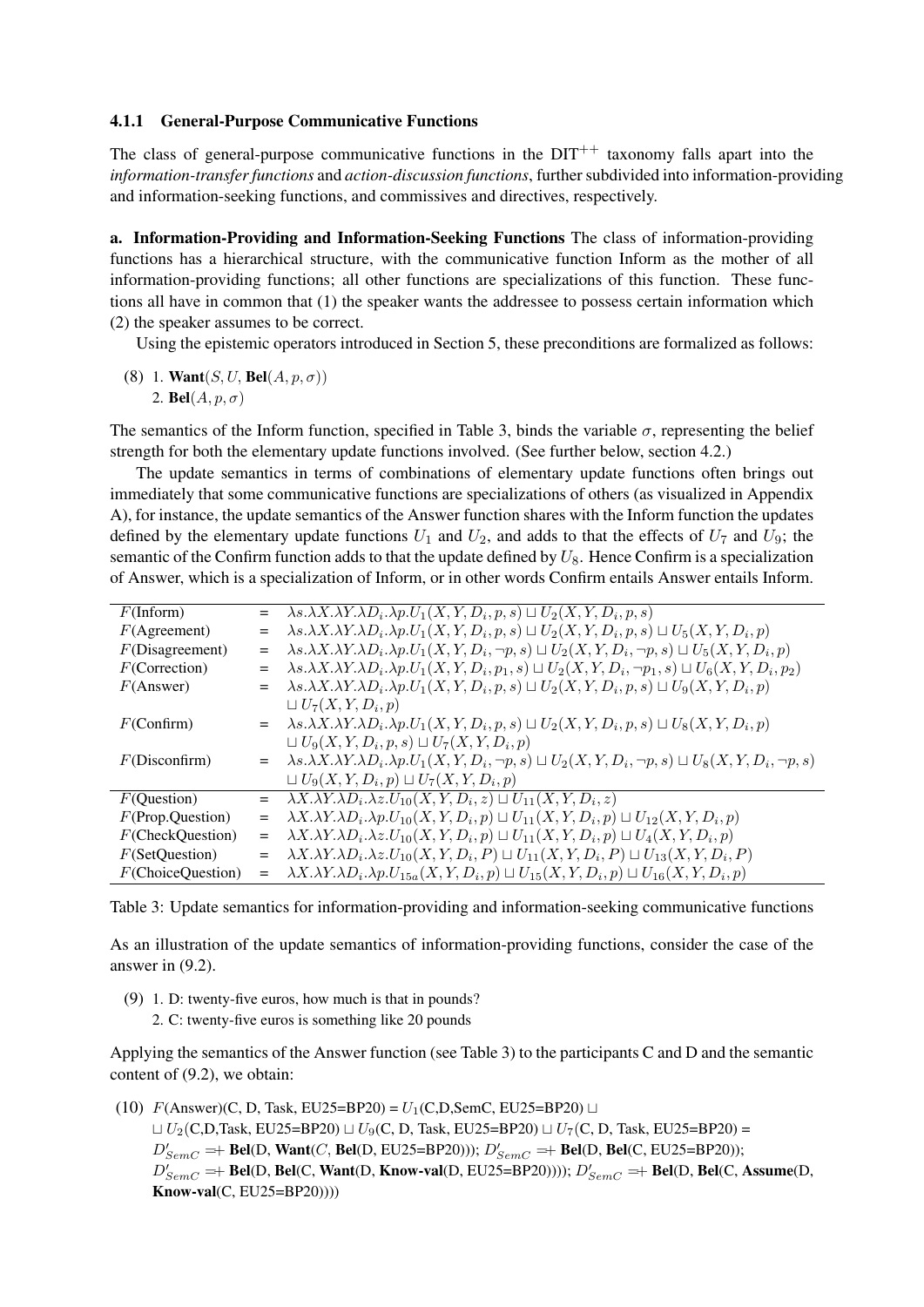Hence the following beliefs are added to D's pending Semantic Context: (1) C wants D to know that EU25=BP20; (2) C believes that EU25=BP20; (3) C believes that D wants to know whether EU25=BP20; and (4) C believes that D assumes C to know whether EU25=BP20.

| $U_1(X, Y, D_i, p, s)$  | $Y_i' \to \text{Bel}(Y, \text{Want}(X, \text{Bel}(Y, p, s)))$                           |
|-------------------------|-----------------------------------------------------------------------------------------|
| $U_2(X, Y, D_i, p, s)$  | $Y'_i \to \text{Bel}(Y, \text{Bel}(X, p, s))$                                           |
| $U_3(X, Y, D_i, p)$     | $Y_i' \to \text{Bel}(Y, \text{Assume}(X, p))$                                           |
| $U_4(X,Y,D_i,p)$        | $Y_i' \to \text{Bel}(Y, \text{Wk-Bel}(X, p))$                                           |
| $U_5(X, Y, D_i, p)$     | $Y'_i$ = + Bel(Y, Bel(X, Assume(Y, p)))                                                 |
| $U_6(X, Y, D_i, p)$     | $Y_i' \rightleftharpoons \text{Bel}(Y, \text{Assume}(X, \text{Assume}(Y, p)))$          |
| $U_7(X, Y, D_i, p)$     | $Y_i' \to \text{Bel}(Y, \text{Bel}(X, \text{Assume}(Y, \text{Know-val}(X, P))))$        |
| $U_8(X, Y, D_i, p)$     | $Y_i' \to \text{Bel}(Y, \text{Assume}(X, \text{Wk-Bel}(Y, p)))$                         |
| $U_9(X, Y, D_i, p)$     | $Y_i' \to \text{Bel}(Y, \text{Bel}(X, \text{Want}(Y, \text{Know-val}(Y, p))))$          |
| $U_{10}(X, Y, D_i, p)$  | $Y_i' \rightleftharpoons \text{Bel}(Y, \text{Want}(X, \text{Know-val}(X,)))$            |
| $U_{11}(X, Y, D_i, p)$  | $Y_i' \to \text{Bel}(Y, \text{Assume}(X, \text{Know-val}(Y, p)))$                       |
| $U_{12}(X, Y, D_i, p)$  | $Y'_i \Rightarrow \text{Bel}(Y, \text{Bel}(X, p \vee \neg p))$                          |
| $U_{15}(X, Y, D_i, p)$  | $Y_i' \to \text{Bel}(Y, \text{Assume}(X, p_1 \text{ nor } p_2))$                        |
| $U_{15a}(X, Y, D_i, p)$ | $Y'_i$ = + Bel(Y, Want(X, Bel(X, $p_1$ ) $\vee$ Bel(X, $p_2$ ))))                       |
| $U_{16}(X, Y, D_i, p)$  | $Y'_i \to \text{Bel}(Y, \text{Assume}(X, \text{Bel}(Y, p_1) \vee \text{Bel}(Y, p_2))))$ |

Table 4: Elementary update functions used in the semantics of information-transfer functions

b. Commissive and Directive Functions For the classes of commissive and directive communicative functions, we provide for reasons of space the semantics of only a small selection of functions; see Bunt (2011a) for more.

| $F$ (Offer)          | $=\lambda C_{\alpha}.\lambda X.\lambda Y.\lambda D_i.\lambda \alpha.U_{25a}(X,Y,D_i,\alpha) \sqcup U_{20}(X,Y,D_i,\alpha,C_{\alpha})$                                      |
|----------------------|----------------------------------------------------------------------------------------------------------------------------------------------------------------------------|
| F(AddressRequest)    | $=\lambda C_{\alpha}.\lambda X.\lambda Y.\lambda D_i.\lambda \alpha.U_{17a}(X,Y,D_i,\alpha,C_{\alpha})\sqcup U_{18}(X,Y,D_i,\alpha)\sqcup U_{26b}(X,Y,D_i,\alpha)$         |
| $F$ (AcceptRequest)  | $=\lambda C_{\alpha}.\lambda X.\lambda Y.\lambda D_i.\lambda \alpha.U_{17}(X,Y,D_i,\alpha,C_{\alpha})\sqcup U_{18}(X,Y,D_i,\alpha)\sqcup U_{26b}(X,Y,D_i,\alpha)$          |
| $F$ (DeclineRequest) | $=\lambda C_{\alpha}.\lambda X.\lambda Y.\lambda D_i.\lambda \alpha.U_{27}(X,Y,D_i,\alpha,C_{\alpha})\sqcup U_{18}(X,Y,D_i,\alpha)\sqcup U_{26b}(X,Y,D_i,\alpha)$          |
| $F(\text{Request})$  | $= \lambda C_{\alpha} \cdot \lambda X \cdot \lambda Y \cdot \lambda D_i \cdot \lambda \alpha \cdot U_{23}(X, Y, D_i, \alpha, C_{\alpha}) \sqcup U_{26}(X, Y, D_i, \alpha)$ |
| $F($ Instruct)       | $=\lambda C_{\alpha}.\lambda X.\lambda Y.\lambda D_i.\lambda \alpha.U_{24}(X,Y,D_i,\alpha,C_{\alpha})\sqcup U_{26}(X,Y,D_i,\alpha)\sqcup U_{25}(X,Y,D_i,\alpha)$           |
| F(AddressOffer)      | $=\lambda C_{\alpha}.\lambda X.\lambda Y.\lambda D_i.\lambda \alpha.U_{17b}(X,Y,D_i,\alpha,C_{\alpha}) \sqcup U_{25}(X,Y,D_i,\alpha) \sqcup U_{25b}(X,Y,D_i,\alpha)$       |
| $F$ (AcceptOffer)    | $= \lambda C_{\alpha}.\lambda X.\lambda Y.\lambda D_i.\lambda \alpha.U_{24}(X,Y,D_i,\alpha) \sqcup U_{25}(X,Y,D_i,\alpha) \sqcup U_{25b}(X,Y,D_i,\alpha)$                  |

Table 5: Update semantics for a selection of commissive and directive functions

As an example of the interpretation of a directive dialogue act, consider the request in (11.2):

 $(11)$  1. A:  $(...)$ 

2. B: Could you please repeat that?

Applied to the participants A and B and the semantic content Repeat(u1), which situates the Request act in the Auto-Feedback dimension, the definition of the Request semantics in Table 5 leads to:

(12)  $F(\text{Request})(\text{A}, \text{B}, \text{Auto-Feedback}, \langle \text{Repeat}(u1), \text{unconditional}\rangle) = \lambda C_{\alpha} \cdot \lambda X \cdot \lambda Y \cdot \lambda D_i \cdot \lambda \alpha.$  $U_{23}(X, Y, D_i, \alpha, C_\alpha \sqcup U_{26}(X, Y, D_i, \alpha)$ (A, B, Auto-Feedback, Repeat(u1),  $\top$ ) =  $= U_{23}(A,B, CC, Repeat(u1), T) \sqcup U_{26}(A,B, C, Repeat(u1)) =$  $B'_{CC} \Rightarrow \text{Bel}(B, \text{Want}(A, [\text{WilDo}(A, Repeat(u1) \rightarrow \text{CommitDo}(B, Repeat(u1)))]));$  $B'_{CC} \rightleftharpoons \text{Bel}(B, \text{Bel}(A, \text{CanDo}(B, \text{Repeat}(u1))))$ 

where 'CC' stands for Cognitive Context.

#### 4.1.2 Dimension-Specific Communicative Functions

4.1.2.1 Feedback Functions The communicative functions for providing and eliciting feedback in  $DT^{++}$ fall apart in those concerned with the speaker's own processing of previous utterances (Auto-Feedback)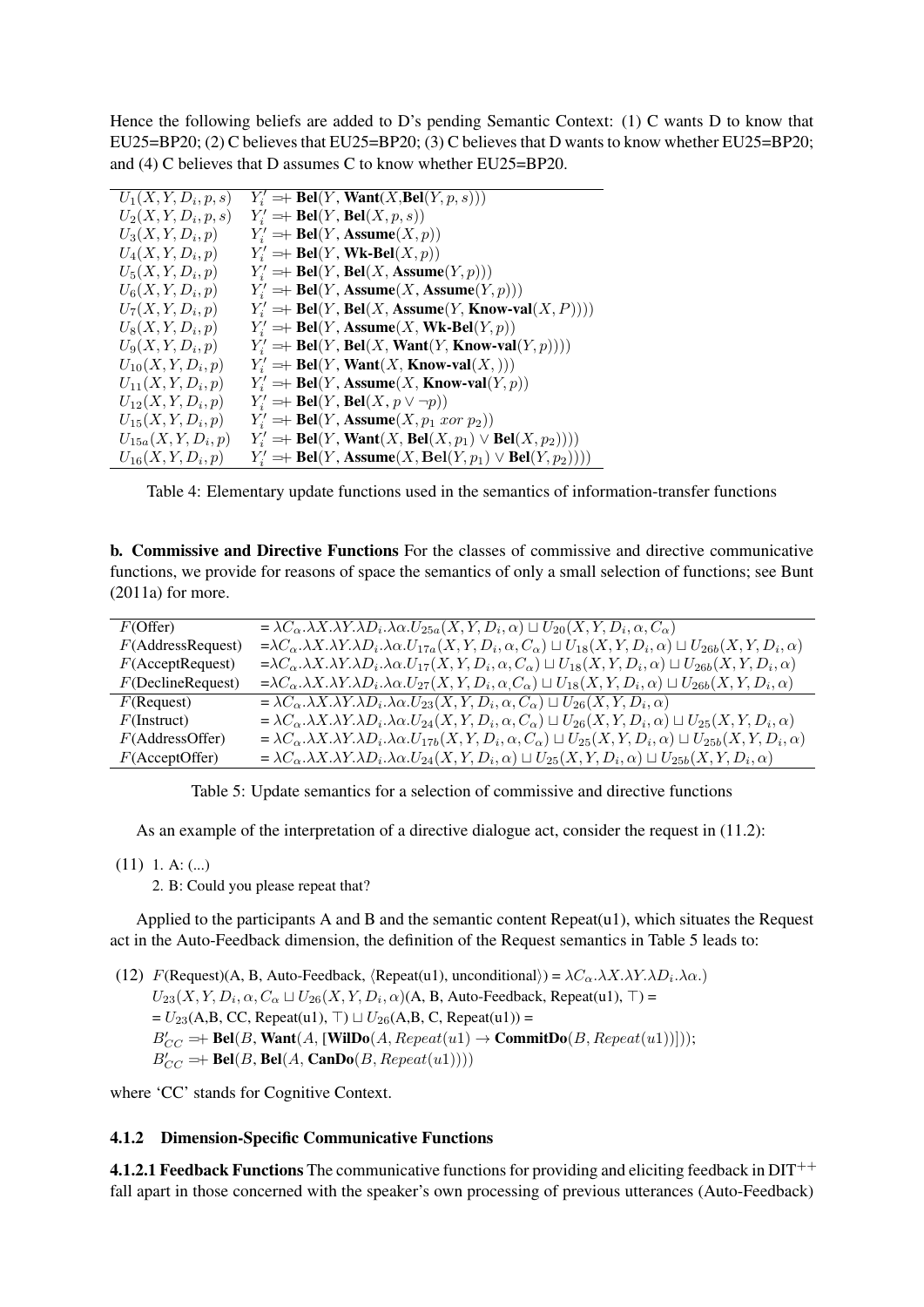| $U_{17}(X, Y, D_i, \alpha, C_{\alpha})$  | $Y_i' \to \text{Bel}(Y, \text{CommitDo}(X, \alpha, C_{\alpha}))$                                                       |
|------------------------------------------|------------------------------------------------------------------------------------------------------------------------|
| $U_{17a}(X,Y,D_i,\alpha,C_{\alpha})$     | $Y_i' \to \text{Bel}(Y, \text{Consider} (X, \alpha, X, C_\alpha))$                                                     |
| $U_{17b}(X, Y, D_i, \alpha, C_{\alpha})$ | $Y_i' \to \text{Bel}(Y, \text{Consider} (X, \alpha, Y, C_\alpha))$                                                     |
| $U_{18}(X, Y, D_i, \alpha)$              | $Y_i' \to \text{Bel}(Y, \text{Bel}(X, \text{Want}(Y, \text{CommitDo}(X, \alpha, C_{\alpha})))$                         |
| $U_{20}(X, Y, D_i, \alpha, C_{\alpha})$  | $Y'_i$ = Bel(Y, WilDo(X, $\alpha$ , $C_{\alpha}$ ))                                                                    |
| $U_{21}(X,Y,D_i,\alpha)$                 | $Y_i' \to \text{Bel}(Y, \text{Bel}(X, \text{Interest}(\alpha, Y)))$                                                    |
| $U_{23}(X,Y,D_i,\alpha)$                 | $Y'_i \to \text{Bel}(Y, \text{Want}(X, [\text{WilDo}(Y, \alpha, C_\alpha) \to \text{CommitDo}(Y, \alpha, C_\alpha)]))$ |
| $U_{24}(X,Y,D_i,\alpha)$                 | $Y_i' = \text{Bel}(Y, \text{Want}(X, \text{CommitDo}(Y, \alpha)))$                                                     |
| $U_{25}(X, Y, D_i, \alpha, C_{\alpha})$  | $Y'_i \to \text{Bel}(Y, \text{Bel}(X, \text{WilDo}(Y, \alpha, C_\alpha)))$                                             |
| $U_{25a}(X, Y, D_i, \alpha, C_{\alpha})$ | $Y_i' \to \text{Bel}(Y, \text{Want}(X, \text{Bel}(Y, \text{WilDo}(X, \alpha, C_\alpha))))$                             |
| $U_{25b}(X, Y, D_i, \alpha, C_{\alpha})$ | $Y_i' \to \text{Bel}(Y, \text{Bel}(X, \text{Want}(Y, \text{Bel}(X, \text{WilDo}(Y, \alpha, C_\alpha))))))$             |
| $U_{26}(X,Y,D_i,\alpha)$                 | $Y_i' \rightleftharpoons \text{Bel}(Y, \text{Assume}(X, \text{CanDo}(Y, \alpha)))$                                     |
| $U_{26b}(X,Y,D_i,\alpha)$                | $Y_i' \to \text{Bel}(Y, \text{Bel}(X, \text{Assume}(Y, \text{CanDo}(X, \alpha)))$                                      |
| $U_{27}(X, Y, D_i, \alpha, C_{\alpha})$  | $Y'_i$ = Bel(Y, Commit Refrain(X, $\alpha$ , $C_{\alpha}$ ))                                                           |

Table 6: Elementary update functions used in the semantics of action-discussion functions.

and those concerned with the addressee's processing, as perceived by the speaker (Allo-Feedback). The elementary update functions for both dimensions are nearly identical, only differing in whose processing is concerned. Tables 7 and 8 show the update semantics of a small, representative subset of the (25)  $DT^{++}$  communicative functions for providing and eliciting feedback.

| $U_{31}(X, Y, D_i, z)$ | $Y'_{CC} \to \text{Bel}(Y, \text{Want}(X, \text{Bel}(Y, \text{Success-Processing}(X, z)))$ |
|------------------------|--------------------------------------------------------------------------------------------|
| $U_{35}(X, Y, D_i, z)$ | $Y'_{CC}$ =+ Bel(Y, Want(X, Bel(Y, Accepted(X, z)))                                        |
| $U_{79}(X, Y, D_i, z)$ | $Y'_{CC} \to \text{Bel}(Y, \text{Want}(X, \text{Bel}(Y, \text{Perception-Problem}(Y, z)))$ |
| $U_{76}(X, Y, D_i, z)$ | $Y'_{CC} \to \text{Bel}(Y, \text{Want}(X, \text{Bel}(Y, \text{Execution-Problem}(Y, z)))$  |
| $U_{61}(X, Y, D_i, z)$ | $\overline{Y'_{CC}} =$ Bel(Y, Bel(X, Success-Processing(X, z)))                            |
| $U_{64}(X, Y, D_i, z)$ | $Y'_{CC}$ =+ Bel(Y, Bel(X, Accepted(X, z)))                                                |
| $U_{67}(X, Y, D_i, z)$ | $Y'_{CC} \rightleftharpoons$ Bel(Y, Bel(X, Perception-Problem(X, z)))                      |
| $U_{85}(X, Y, D_i, z)$ | $Y'_{CC}$ =+ Bel(Y, Bel(X, Execution-Problem(Y, z)))                                       |

Table 7: Elementary update schemes for the semantics of auto- and allo-feedback functions (selection).

| F(AutoPositive)              | $=\lambda X.\lambda Y.\lambda D_i.\lambda p.U_{31}(X,Y,D_i,p)\sqcup U_{61}(X,Y,D_i)$   |
|------------------------------|----------------------------------------------------------------------------------------|
| $F(A$ lloPerceptionNegative) | $= \lambda X.\lambda Y.\lambda D_i.\lambda p.U_{33}(X,Y,D_i,p) \sqcup U_{62}(X,Y,D_i)$ |
| F(AutoEvaluationPositive)    | $=\lambda X.\lambda Y.\lambda D_i.\lambda p.U_{35}(X,Y,D_i,p)\sqcup U_{64}(X,Y,D_i)$   |
| $F(A$ lloExecutionNegative)  | $= \lambda X.\lambda Y.\lambda D_i.\lambda p.U_{76}(X,Y,D_i,p) \sqcup U_{85}(X,Y,D_i)$ |
|                              |                                                                                        |

Table 8: Semantics of feedback functions (selection)

#### 4.1.2.2 Turn Management Functions

The communicative functions for turn management serve to decide who has or will have the speaker role. Hence the various functions for taking, accepting, grabbing, keeping, releasing, or assigning the turn are all defined in terms in who currently occupies the speaker and who wants or should have it next.

For example, assigning the turn to somebody (Turn Assign) means that the participant A, who currently occupies the speaker role, wants the indicated other participant, B, to occupy the speaker role next. This is expressed in the form of a combination of elementary update functions as shown in (13):

(13) 
$$
F(\text{TurnAssign})(A, B) = [\lambda X.\lambda Y.U_{101}(X, Y, TurnM) \sqcup U_{102}(X, Y, TurnM](A, B) =
$$
 $= U_{101}(A, B, TurnM) \sqcup U_{102}(X, Y, TurnM) =$  $= B'_{LiC} \Rightarrow \text{Bel}(A, Current-Speaker}(A)); B'_{LiC} \Rightarrow \text{Want}(A, Next-Speaker}(B))$ 

In other words, the Linguistic Context component of B's pending context is updated to contain the beliefs that  $A$  is the current speaker and wants  $B$  to be the next speaker.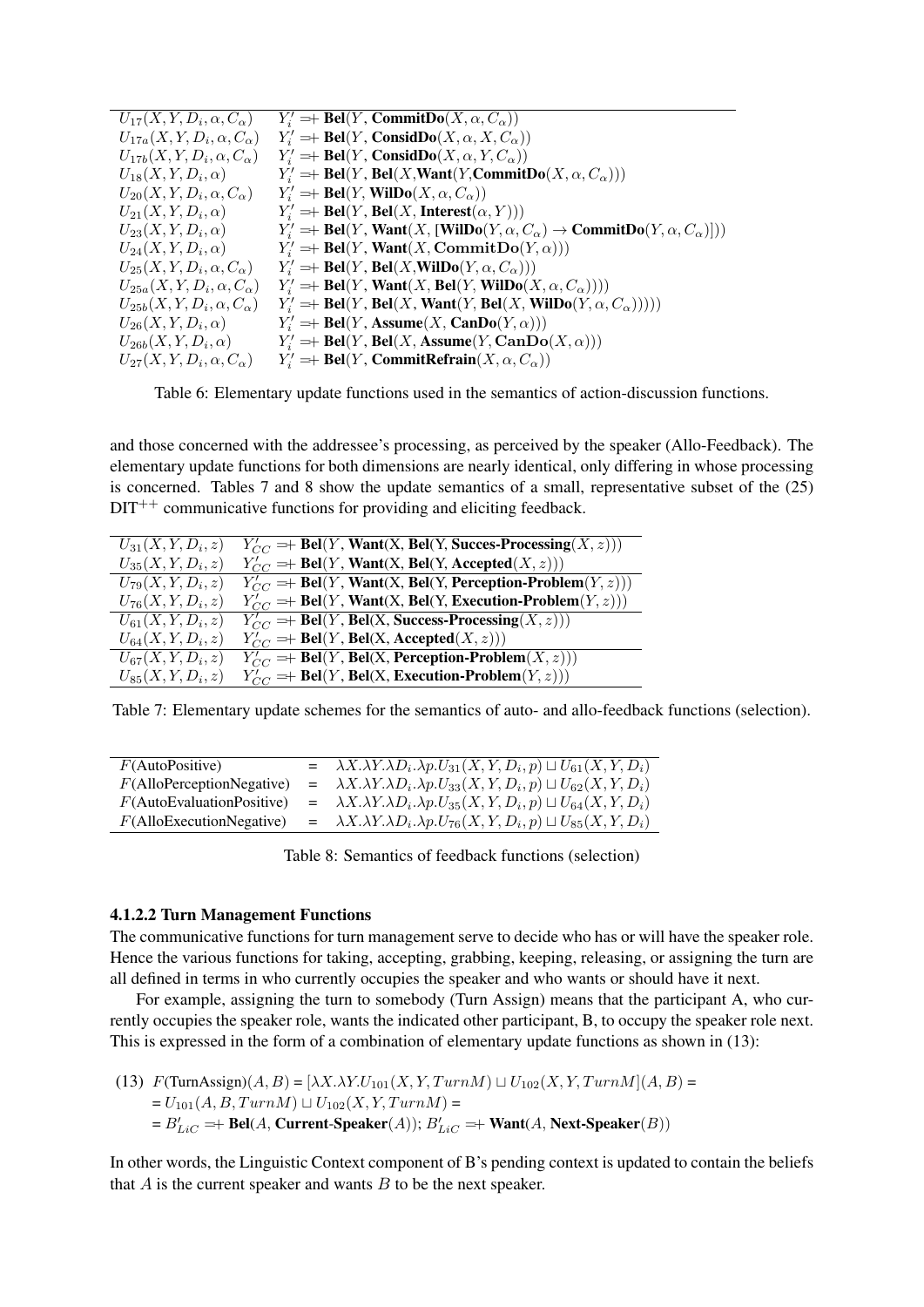| $U_{101}(X, Y, TurnM)$ | $Y'_{LiC} \to \text{Bel}(X, Current-Speaker(X))$                                    |
|------------------------|-------------------------------------------------------------------------------------|
| $U_{102}(X, Y, TurnM)$ | $Y'_{LiC} \to \text{Want}(X, \text{Next-Speaker}(Y))$                               |
| $U_{103}(X, Y, TurnM)$ | $Y'_{L,C} \to \text{Bel}(X, Current-Speaker(Y))$                                    |
| $U_{104}(X, Y, TurnM)$ | $Y'_{LiC} \Rightarrow$ Wants( <i>X</i> , Current-Speaker( <i>X</i> ))               |
| $U_{105}(X, Y, TurnM)$ | $Y'_{LiC} \Rightarrow$ Wants( <i>X</i> , Next-Speaker( <i>X</i> ))                  |
| $U_{105}(X, Y, TurnM)$ | $Y'_{LiC} \Rightarrow$ Want $(X, \neg$ Next-Speaker $(X)$ )                         |
| $U_{107}(X, Y, TurnM)$ | $Y'_{LiC}$ =+ Bel(X, $\neg$ Next-Speaker(X) $\wedge \neg$ Next-Speaker(Y))          |
| $U_{108}(X, Y, TurnM)$ | $Y'_{Lie} \rightleftharpoons \text{Bel}(X, \text{Want}(Y, \text{Next-Speaker}(X)))$ |

Table 9: Elementary update schemes for the semantics of turn management functions.

| $F$ (TurnAccept)  | $= \lambda X. \lambda Y. \lambda D_i. U_{103}(X, Y, D_i) \sqcup U_{105}(X, Y, D_i) \sqcup U_{107}(X, Y, D_i)$ |
|-------------------|---------------------------------------------------------------------------------------------------------------|
| $F$ (TurnAssign)  | $= \lambda X.\lambda Y.\lambda D_i.U_{101}(X,Y,D_i)\sqcup U_{102}(X,Y,D_i)$                                   |
| F(TurnGraph)      | $= \lambda X.\lambda Y.\lambda D_i.U_{103}(X,Y,D_i)\sqcup U_{104}(X,Y,D_i)$                                   |
| $F$ (TurnKeep)    | $= \lambda X.\lambda Y.\lambda D_i.U_{101}(X,Y,D_i)\sqcup U_{105}(X,Y,D_i)$                                   |
| $F$ (TurnRelease) | $= \lambda X.\lambda Y.\lambda D_i.U_{101}(X,Y,D_i) \sqcup U_{106}(X,Y,D_i)$                                  |
| $F$ (TurnTake)    | $= \lambda X.\lambda Y.\lambda D_i.U_{105}(X,Y,D_i)\sqcup U_{107}(X,Y,D_i)$                                   |

|  | Table 10: Update semantics of turn management functions |  |
|--|---------------------------------------------------------|--|
|  |                                                         |  |

4.1.2.3 Time Management Functions Time management acts are used by a speaker to indicate that he needs some time to compose his utterance, as signalled for instance by protracting (decreasing his speech tempo) or filled pauses; or that he needs so much time that he suspends the dialogue as in *Just a moment*. The semantics of such acts requires a context model to contain beliefs about the amount of time needed by cetain cognitive processes; the DIT context model therefore assumes the representation of estimates of amount of time to be represented in the Cognitive Context component, which also contains other information about the speaker's cognitive processing.

Consider for example consider the update semantics of a Stalling act:

(14)  $V(*Sys, Usr*, TimeM, Stalling>) = F(Stalling)(*Sys, Usr*, *CogC*)$  $=$   $U_{111}(Sys, User, CogC, Time-Need(Sys, small))$  $=$   $Usr'_{CC}$  = + **TimeNeed**(*Sys*, **small**)

This update operation adds to the pending cognitive context of *Usr* the information that *Sys* needs a small amount of time.

| $U_{111}(X, Y, CC)$ | $Y'_{CC} = +$ | <b>TimeNeed</b> $(X, \text{small})$ |
|---------------------|---------------|-------------------------------------|
| $U_{112}(X, Y, CC)$ | $Y'_{CC} = +$ | TimeNeed(X, substantial)            |
| $U_{111}(X, Y, CC)$ | $Y'_{CC} = +$ | <b>TimeNeed</b> $(X, \text{small})$ |
| $U_{112}(X, Y, CC)$ | $Y'_{CC} = +$ | TimeNeed(X, substantial)            |

Table 11: Elementary update schemes for the semantics of time management functions.

#### 4.1.2.4 Other Communicative Functions

The semantics of the dimension-specific communicative functions for Contact Management, Discourse Structuring, Own Communication Management, Partner Communication Management, and Social Obligations Management is quite similar to that of the dimension-specific communicative functions that considered above. the main difference being the use of other, dimension-specific predicates.

#### 4.2 The Interpretation of Communicative Function Qualifiers

Communicative function qualifiers come in two varieties, 'q-specifiers' and 'q-additives'. Q-specifiers make preconditions of the communicative function that they qualify more specific, for instance specifying for an answer that there is some uncertainty about the correctness of its content. Q-additives enrich a communicative function, for instance adding that an offer is accepted *happily*. Currently DIT distinguishes two classes of q-specifiers, the 'certainty' and 'conditionality' qualifiers, and one type of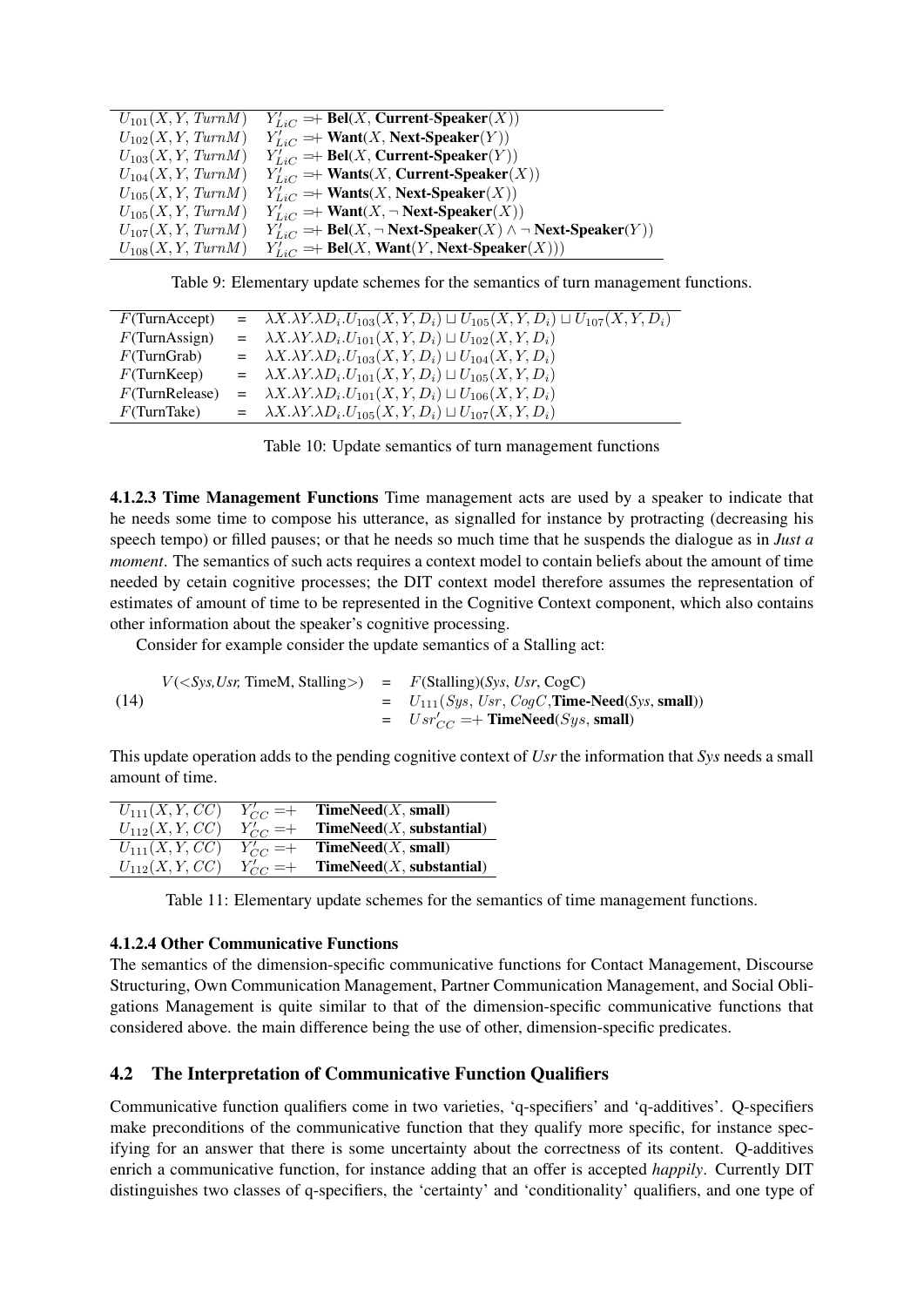q-additive, for 'sentiment' representation.Qualifiers can apply only to general-purpose communicative functions; certainty qualifiers to information-providing functions, and conditionality qualifiers to actiondiscussion functions. Sentiment qualifiers can be attached in principle to every communicative function.

For the semantics of qualified communicative functions we thus have three possible cases to consider, where  $f_i$  is an unqualified communicative function: (a)  $\langle f_i, qs_j \rangle$  where  $qs_j$  is a q-specifier; (b)  $\langle f_i, qa_k \rangle$ where  $qa_k$  is a q-additive; and (c)  $\langle f_i, qs_j, as_k \rangle$  where  $qs_j$  is a q-specifier and  $qa_k$  is a q-additive. The following clauses in the definition of the recursive valuation function  $V$  for DiAML specify the semantic interpretation in each of these cases:

(15) a.  $V(\langle f_i, qs_j \rangle) = (F(f_i))(F(qs_j))$ b.  $V(\langle f_i, qa_k \rangle) = \lambda S \cdot \lambda z \cdot [(F(f_i))(S, z) \sqcup (F(qa_k))(S, z)]$ c.  $V(\langle f_i, qs_j, qa_k \rangle) = \lambda S. \lambda z. [((F(f_i)) (F(qs_j)))(S, z) \sqcup (F(qa_k)) (S, z)]$ 

The semantics of each of the individual qualifiers is defined as follows:

|      | $F$ (certain)                 |     | $=$ 'firm'                                                        |
|------|-------------------------------|-----|-------------------------------------------------------------------|
|      | $F$ (uncertain)               | $=$ | 'weak'                                                            |
| (16) | $F$ (conditional)             |     | $=$ 'cond'                                                        |
|      | $F$ (unconditional)           |     | $=$ $\top$ (the 'empty' condition)                                |
|      | $F$ (sentiment <sub>k</sub> ) |     | $=\lambda X.\lambda u.$ SENTIMENT-PREDICATE <sub>k</sub> $(X, u)$ |
|      |                               |     |                                                                   |

We consider two examples. The first illustrates the semantics of an answer, qualified as uncertain, as in (17) ( $p5'$  abbreviates the proposition that the train to Tilburg leaves from platform 5):

(17) 1. A: Does the train to Tilburg leave from platform 5?

2. B: I think so, probably yes.

$$
V(\langle B, A, \text{Task}, p5, \langle \text{Answer, uncertain} \rangle) = V(\langle \text{Answer, uncertain} \rangle) (A, B, \text{Task}, p5)
$$
  
\n
$$
= B'_i \Rightarrow \text{Bel}(B, U_1(A, B, \text{Task}, p5, \text{weak}) \sqcup U_2(A, B, \text{Task}, p5, \text{weak}) \sqcup U_9(A, B, \text{Task}, p)
$$
  
\n
$$
\sqcup U_7(A, B, \text{Task}, p)
$$
  
\n
$$
= A'_{SemC} \Rightarrow \text{Bel}(A, \text{Want}(B, \text{Bel}(A, p, \text{weak}))), A'_{SemC} \Rightarrow \text{Bel}(A, \text{Bel}(B, p, \text{weak}));
$$
  
\n
$$
A'_{SemC} \Rightarrow \text{Bel}(A, \text{Bel}(B, \text{Want}(A, \text{Know-val}(A, p)))));
$$
  
\n
$$
A'_{SemC} \Rightarrow \text{Bel}(A, \text{Bel}(B, \text{Assume}(A, \text{Know-val}(B, p))))
$$

This means that  $A$ 's pending semantic context is extended with the following pieces of information:

- (19) 1. Bel(B,  $p5$ , weak), or equivalently: Wk-Bel(B,  $p5$ ); i.e., B holds the uncertain belief that  $p5$ ;
	- 2. Want $(B, \text{Wk-Bel}(A, p5))$ , i.e. B has the goal that A also holds this uncertain belief;
	- 3. Bel(B, Want(A, Know-val(A, p))), i.e. B believes that A wants to know whether p5.
	- 4. Bel(B,Assume(A, Know-val(B, p))): B believes that A assumes that B knows whether p5.

Second, example (20) illustrates the semantics of an unconditional Accept Offer with a happy sentiment (as in A: *How about a cup of coffee?* B: *Oh yes, that would be wonderful!*), using (15c).

$$
V(\langle \text{AcceptOffer, unconditional, happy} \rangle) =
$$
\n
$$
= \lambda S.\lambda z. [[F(\text{AcceptOffer})(F(\text{unconditional}))](S, z) \sqcup [F(\text{happy})](S, z)]
$$
\n
$$
= \lambda S.\lambda z. [[[\lambda X.\lambda Y.\lambda D_i.\lambda \alpha.\lambda C_\alpha. U_{24}(X, Y, D_i, \alpha) \sqcup U_{25}(X, Y, D_i, \alpha, C_\alpha) \sqcup
$$
\n
$$
U_{25b}(X, Y, D_i, \alpha, C_\alpha)](\top)[S, z] \sqcup \text{HAPPY}(S, z)]
$$
\n
$$
= [[\lambda S.\lambda Y.\lambda D_i.\lambda z.\lambda C_z. U_{24}(S, Y, D_i, z) \sqcup U_{25}(S, Y, D_i, z, \top) \sqcup
$$
\n
$$
U_{25b}(S, Y, D_i, z, \top)] \sqcup \text{HAPPY}(S, z))]
$$

Applied to the participants  $A$  and  $B$  and the action 'coffee', we obtain:

$$
= A'_{Task} \rightleftharpoons \text{Bel}(A, \text{Want}(B, \text{CommitDo}(A, \text{ coffee})))
$$
\n
$$
A'_{Task} \rightleftharpoons \text{Bel}(A, \text{Bel}(B, \text{WillDo}(A, \text{ coffee})))
$$
\n
$$
A'_{Task} \rightleftharpoons \text{Bel}(A, \text{Bel}(B, \text{Want}(A, \text{Bel}(B, \text{WillDo}(A, \text{ coffee})))))
$$
\n
$$
A'_{CC} \rightleftharpoons \text{HAPPY}(B, \text{ coffee}))
$$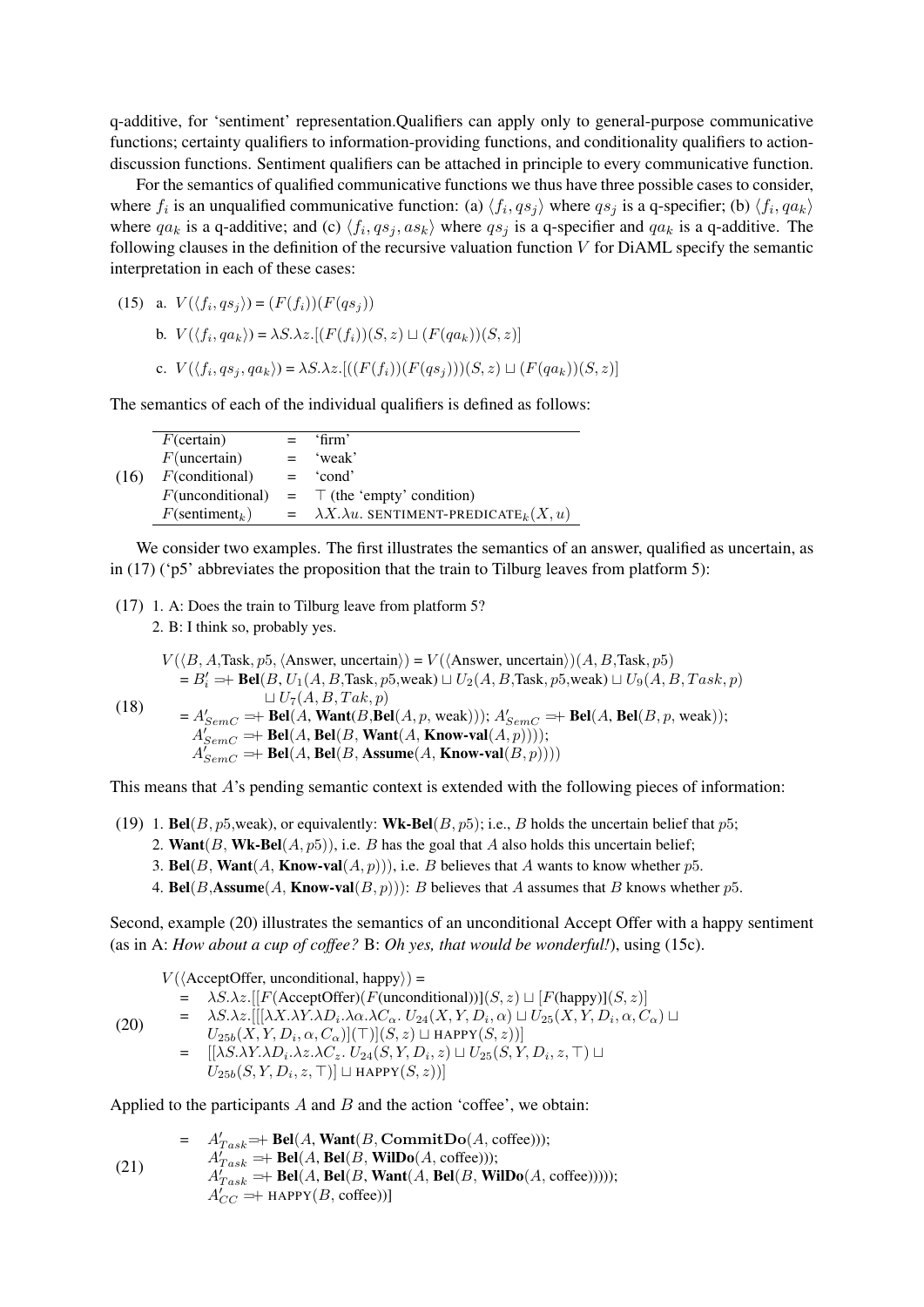In other words, the Task component of A's pending context is extended with the beliefs that  $B$  wants A to commit himself to arrange coffee; that A is willing to do s o; and that A wants B to believe that. Moreover, the understanding that  $B$  is happy to get some coffee is represented in the cognitive component of A's pending context.

Concerning the certainty regarding the correctness of provided information, as represented through certainty qualifiers, the unmarked case in natural language is *certain*. A speaker who is quite certain about something may indicate this by expressions like *definitely, most certainly*, but this tends to occur only when doubt or disbelief has expressed about something that was claimed. When there is no expression of uncertainty, the speaker's utterance is therefore interpreted as expressing certainty. For conditionality, the unmarked case is *unconditional*; an unconditional commitment or willingness to perform a certain action can be expressed explicitly, but this tends to occur only if some doubt has been expressed about someone's commitment or willingness. When no conditions for performing an action are expressed, we therefore interpret the utterance as unconditional.

## 5 Conclusion and Future Work

This paper has outlined an update semantics of dialogue acts, associated with annotation structures defined by the abstract syntax of the DIAML language for semantic annotation, which forms part of ISO standard (24617-2) under development for dialogue act annotation.

Future work that's crying to be done includes further implementation, testing and evaluation beyond what has already been done (see Petukhova, Bunt and Malchanau, 2010; Keizer, Bunt and Petukhova, 2010), and supplementing the approach with an interpretation of the relations between dialogue acts and other units in dialogue (see Petukhova, Prévot and Bunt, 2011).

#### Acknowledgements

I thank the members of the Tilburg Dialogue Club, who over the years have contributed to shaping Dynamic Interpretation Theory, as well as PhD students and colleagues in related projects. This includes Volha Petukhova, Jeroen Geertzen, Simon Keizer, Roser Morante, Amanda Schiffrin, Ielka van der Sluis, Hans van Dam, Yann Girard, Rintse van der Werff, Elyon Dekoven, Paul Piwek, Robbert-Jan Beun, Rene´ Ahn, and Leen Kievit. Important contributions have also come from collaborative work in ISO project 24617-2 "Semantic Annotation Framework, Part 2: Dialogue Acts", in particular with David Traum.

### **References**

- Ahn, R. (2001). *Agents, Object and Events: A computational approach to knowledge, observation and communication*. PhD Thesis, Eindhoven University of Technology.
- Bunt, H. (2000). Dialogue pragmatics and context specification. In H. Bunt and W. Black (Eds.), *Abduction, Belief and Context in Dialogue. Studies in Computational Pragmatics*, pp. 81–150. Amsterdam: John Benjamins.
- Bunt, H. (2006). Dimensions in dialogue annotation. In *Proceedings of the 5th International Conference on Language Resources and Evaluation (LREC 2006), Genova, Italy*, Paris, pp. 919–924. ELRA.
- Bunt, H. (2009). Multifunctionality and muldimensional dialogue semantics. In *Proceedings of Dia-Holmia, 13th Workshop on the Semantics and Pragmatics of Dialogue*, Stockholm, pp. 3–14.
- Bunt, H. (2010). A methodology for designing semantic annotation languages. In *Proceedings of the 2nd International Conference on Global Interoperability for Language Resources*, Hong Kong, pp. 29–46.
- Bunt, H. (2011a). Formal specification of an update semantics for dialogue acts. TiCC Technical Report TR 2011-001, Tilburg Center for Cognition and Communication.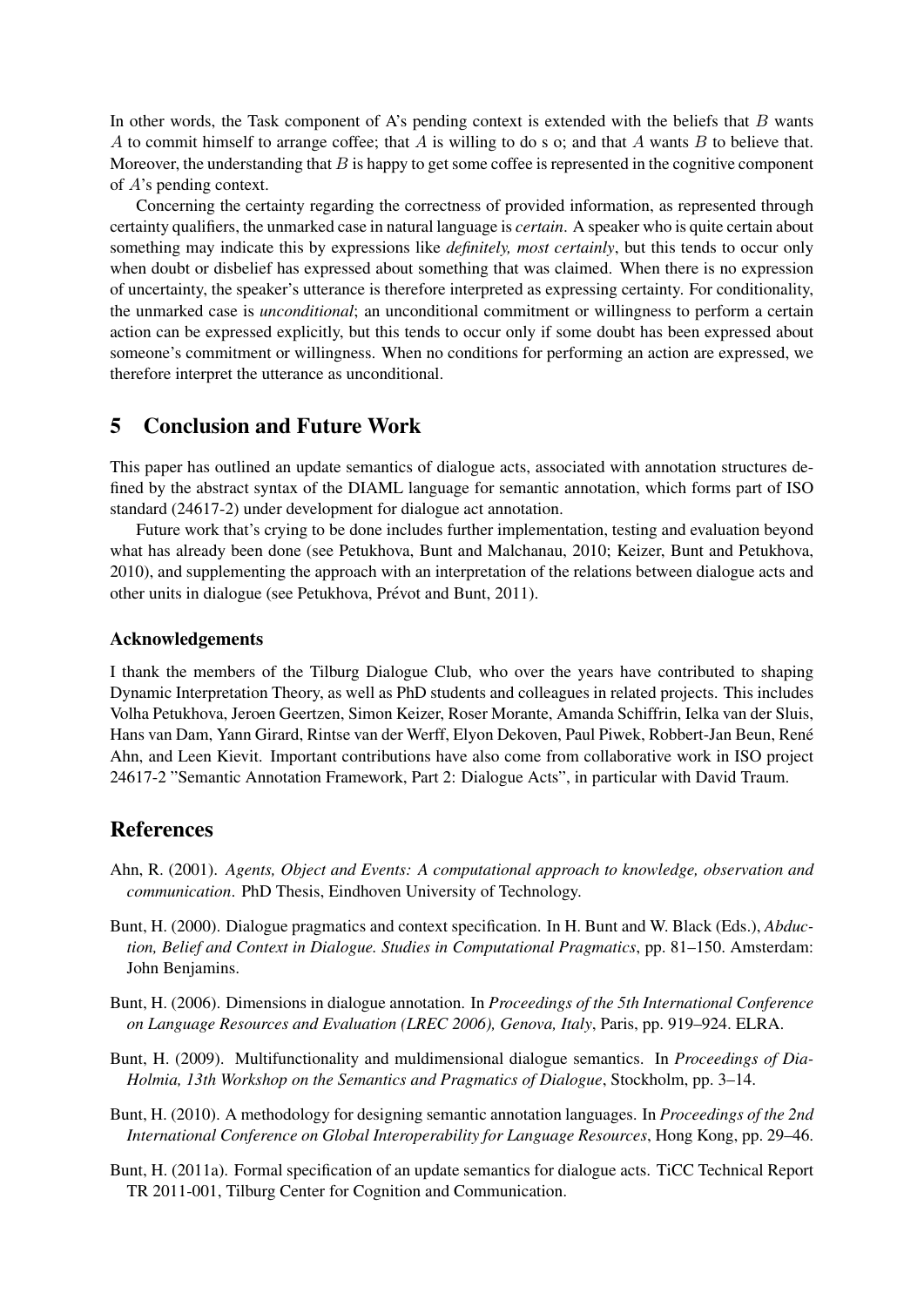- Bunt, H. (2011b). Multifunctionality in dialogue and its interpretation. *Computer, Speech and Language* (25), 225 – 245.
- Bunt, H. (forthc.). Interpretation and generation of dialogue with multidimensional context models. In A. Esposito (Ed.), *Toward Autonomous, adaptive, and context-aware multimedia interfaces*, pp. 81– 131. Berlin: Springer.
- Bunt, H., J. Alexandersson, J. Carletta, J.-W. Choe, A. Fang, K. Hasida, K. Lee, V. Petukhova, A. Popescu-Belis, L. Romary, C. Soria, and Traum (2010). Towards an ISO standard for dialogue act formal annotation. In *Proceedings 7th International Conference on Language Resources and Evaluation (LREC 2010)*, Malta. Paris: ELRA.
- Cooper, R. (2000). Information states, attitudes and dependent record types. In L. Cavedon, P. Blackburn, N. Braisby, and A. Shimojima (Eds.), *Logic, Language and Computation, Vol 3*, pp. 85–106. Stanford: CSLI Publications.
- Core, M. and J. Allen (1997). Coding dialogs with the DAMSL annotation schema. In *AAAI Fall Symposium on Communicative Action in Humans and Machines*, Boston, MA.
- Ide, N. and H. Bunt (2010). Anatomy of semantic annotation schemes: Mappings to GrAF. In *Proceedings of the4th Linguistic Annotation Workshop (LAW-IV)*, Uppsala.
- Ide, N. and L. Romary (2004). International standard for a linguistic annotation framework. *Natural Language engineering 10*, 211–225.
- ISO (2010). *DIS 24617-2: Semantic annotation framework Part 2: Dialogue acts.* ISO, Geneva: Draft International Standard, July 2010.
- Kievit, L., P.Piwek, R.-J. Beun, and H. Bunt (2001). Multimodal cooperative resolution of referential expressions in the DenK system. In H. Bunt and R.-J. Beun (Eds.), *Cooperative Multimodal Communication*, pp. 197–214. Berlin: Springer.
- Morante, R. (2007). *Computing meaning in interaction*. Ph.D. Dissertation, Tilburg University.
- Petukhova, V. and H. Bunt (2009a). Dimensions in communication. TiCC Technical Report TR 2009- 003, Tilburg University.
- Petukhova, V. and H. Bunt (2009b). The independence of dimensions in multidimensional dialogue act annotation. In *Proceedings NAACL HLT Conference, Boulder, Colorado*.
- Petukhova, V., H. Bunt, and A. Malchanau (2010). Empirical and theoretical constraints on dialogue act combinations. In *Proceedings 14th Workshop on the Semantics and Pragmatics of Dialogue, Poznan*.
- Poesio, M. and D. Traum (1998). Towards an axiomatisation of dialogue acts. In *Proceedings of the twente Workshop on the Semantics and Pragmatics of Dialogue*, Enschede, pp. 207 – 222.
- Traum, D. and S. Larsson (2003). The information state approach to dialogue management. In *Current and New Directions in Discourse and Dialogue, Kluwer, Dordrecht, pp. 325 – 345*.